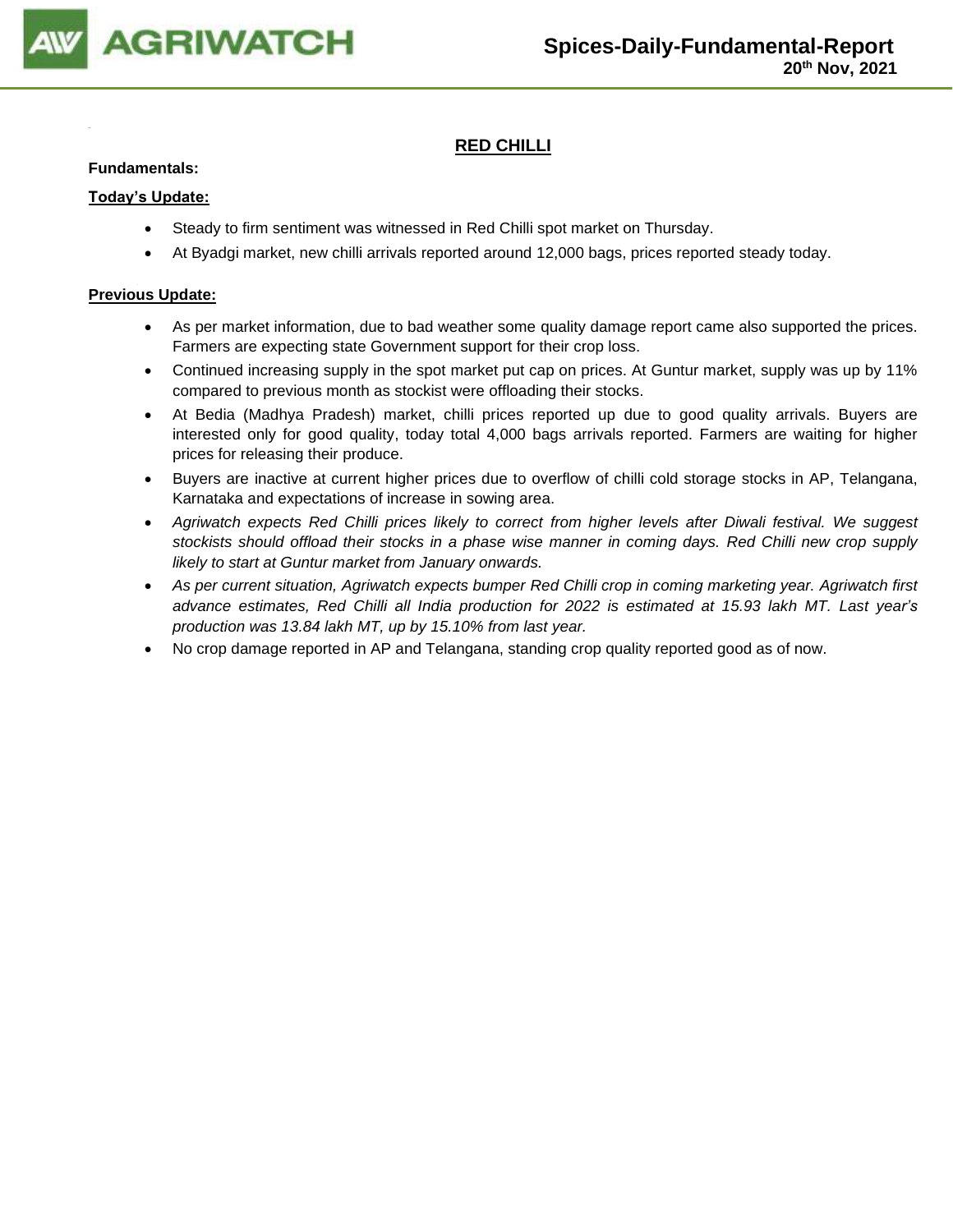

| Red Chilli Spot Market Prices(Loose): (Rs/Qtl) |                            |                             |               |                |                |                |                              |  |
|------------------------------------------------|----------------------------|-----------------------------|---------------|----------------|----------------|----------------|------------------------------|--|
|                                                |                            |                             | 18-           | <b>18-Nov-</b> | <b>17-Nov-</b> | <b>17-Nov-</b> |                              |  |
| <b>State</b>                                   | <b>Centre</b>              | Grade                       | <b>Nov-21</b> | 21             | 21             | 21             | Change                       |  |
|                                                |                            |                             | Low           | High           | Low            | High           |                              |  |
|                                                |                            | <b>NCDEX Quality</b>        | 9500          | 10000          | 8500           | 9500           | 500                          |  |
|                                                |                            | <b>LCA 334</b>              | 10500         | 11500          | 9500           | 10800          | 700                          |  |
|                                                |                            | Teja                        | 12500         | 14000          | 12000          | 13500          | 500                          |  |
|                                                |                            | No. 273                     | 12000         | 13000          | 11000          | 12000          | 1000                         |  |
|                                                | <b>Guntur</b>              | No. 5                       | 11000         | 12500          | 11000          | 12000          | 500                          |  |
| <b>Andhra Pradesh</b>                          | <b>Benchmark</b><br>market | Fatki                       | 5500          | 7000           | 6000           | 7000           | <b>Unch</b>                  |  |
|                                                |                            | Byadgi                      | 14000         | 15000          | 14000          | 15000          | <b>Unch</b>                  |  |
|                                                |                            | <b>US 341</b>               | 12000         | 13500          | 11000          | 12500          | 1000                         |  |
|                                                |                            | Denvor Delux                | 12000         | 13000          | 11000          | 12000          | 1000                         |  |
|                                                |                            | Indam <sub>5</sub>          | 11000         | 12000          | 11000          | 12000          | <b>Unch</b>                  |  |
|                                                |                            | Teja                        | 11200         | 12300          | 11200          | 12300          | <b>Unch</b>                  |  |
|                                                |                            | Wonder Hot                  | 11800         | 13000          | 11800          | 13000          | <b>Unch</b>                  |  |
|                                                | Warangal                   | 341                         | 10900         | 11900          | 10900          | 11900          | <b>Unch</b>                  |  |
| Telangana                                      |                            | Denvor Delux                | 10500         | 11500          | 10500          | 11500          | <b>Unch</b>                  |  |
|                                                |                            | Paprika                     | 9900          | 11200          | 9900           | 11200          | <b>Unch</b>                  |  |
|                                                |                            | Fatki                       | 2500          | 5900           | 2500           | 5900           | <b>Unch</b>                  |  |
|                                                | Khammam                    | Teja (Cold storage)         | 9000          | 13700          | 9000           | 13200          | 500                          |  |
|                                                |                            | Teja (Non cold storage)     | <b>NA</b>     | <b>NA</b>      | <b>NA</b>      | <b>NA</b>      | $\blacksquare$               |  |
|                                                |                            | No. 12                      | <b>NA</b>     | <b>NA</b>      | <b>NA</b>      | <b>NA</b>      |                              |  |
|                                                |                            | <b>Indu 2070</b>            | 11000         | 12500          | 11000          | 12500          | <b>Unch</b>                  |  |
| <b>Madhya Pradesh</b>                          | <b>Bedia</b>               | Fatki                       | 5500          | 6000           | 5500           | 6000           | <b>Unch</b>                  |  |
|                                                |                            | Jhankar                     | 10000         | 11500          | 10000          | 11500          | <b>Unch</b>                  |  |
|                                                |                            | Ganesh                      | <b>NA</b>     | <b>NA</b>      | <b>NA</b>      | <b>NA</b>      |                              |  |
|                                                |                            | Teja(Khamam)                | 15500         | 15500          | 15500          | 15500          | <b>Unch</b>                  |  |
|                                                |                            | M.P. MacoTeja               | <b>NA</b>     | <b>NA</b>      | <b>NA</b>      | <b>NA</b>      |                              |  |
| <b>Delhi</b>                                   | <b>New Delhi</b>           | Pala 12                     | <b>NA</b>     | <b>NA</b>      | <b>NA</b>      | <b>NA</b>      |                              |  |
|                                                |                            | <b>LCA 334</b>              | <b>NA</b>     | <b>NA</b>      | <b>NA</b>      | <b>NA</b>      | $\qquad \qquad \blacksquare$ |  |
|                                                |                            | Fatki                       | <b>NA</b>     | <b>NA</b>      | <b>NA</b>      | <b>NA</b>      |                              |  |
|                                                |                            | Packing                     | <b>NA</b>     | <b>NA</b>      | <b>NA</b>      | <b>NA</b>      | $\blacksquare$               |  |
|                                                |                            | Dabbi                       | <b>NA</b>     | <b>NA</b>      | <b>NA</b>      | <b>NA</b>      |                              |  |
|                                                |                            | Guntur                      | <b>NA</b>     | <b>NA</b>      | <b>NA</b>      | <b>NA</b>      | $\blacksquare$               |  |
|                                                |                            | Kaddi                       | <b>NA</b>     | NA             | ΝA             | <b>NA</b>      |                              |  |
|                                                |                            | Dabbi Dlx Local             | 21500         | 23000          | <b>NA</b>      | NA.            | $\blacksquare$               |  |
|                                                |                            | Dabbi Medium Best (Local)   | 18000         | 19000          | <b>NA</b>      | <b>NA</b>      |                              |  |
|                                                |                            | Dabbi Best (Bellary)        | <b>NA</b>     | NA             | <b>NA</b>      | <b>NA</b>      |                              |  |
|                                                |                            | <b>KDL Deluxe (Local)</b>   | 18500         | 20000          | <b>NA</b>      | NA             |                              |  |
|                                                |                            | <b>KDL Deluxe (Bellary)</b> | <b>NA</b>     | <b>NA</b>      | <b>NA</b>      | <b>NA</b>      |                              |  |
| Karnataka                                      | <b>Byadgi</b>              | <b>KDL Best(Local)</b>      | 14500         | 16000          | <b>NA</b>      | <b>NA</b>      |                              |  |
|                                                |                            | <b>KDL Best(Bellary)</b>    | NA.           | NA             | NA             | <b>NA</b>      |                              |  |
|                                                |                            | <b>KDL Medium</b>           | <b>NA</b>     | <b>NA</b>      | <b>NA</b>      | <b>NA</b>      |                              |  |
|                                                |                            | Denvor Deluxe               | NA.           | <b>NA</b>      | <b>NA</b>      | <b>NA</b>      | $\blacksquare$               |  |
|                                                |                            | 2043                        | 12000         | 13000          | <b>NA</b>      | <b>NA</b>      | Ξ.                           |  |
|                                                |                            | 5531                        | 8000          | 10000          | <b>NA</b>      | <b>NA</b>      | $\blacksquare$               |  |
|                                                |                            | C <sub>5</sub>              | <b>NA</b>     | NA             | <b>NA</b>      | NA             |                              |  |
|                                                |                            | <b>KDL Fatki</b>            | 2500          | 3500           | <b>NA</b>      | <b>NA</b>      |                              |  |
|                                                |                            | Seed Fatki                  | 4000          | 4500           | <b>NA</b>      | <b>NA</b>      |                              |  |
|                                                |                            |                             |               |                |                |                |                              |  |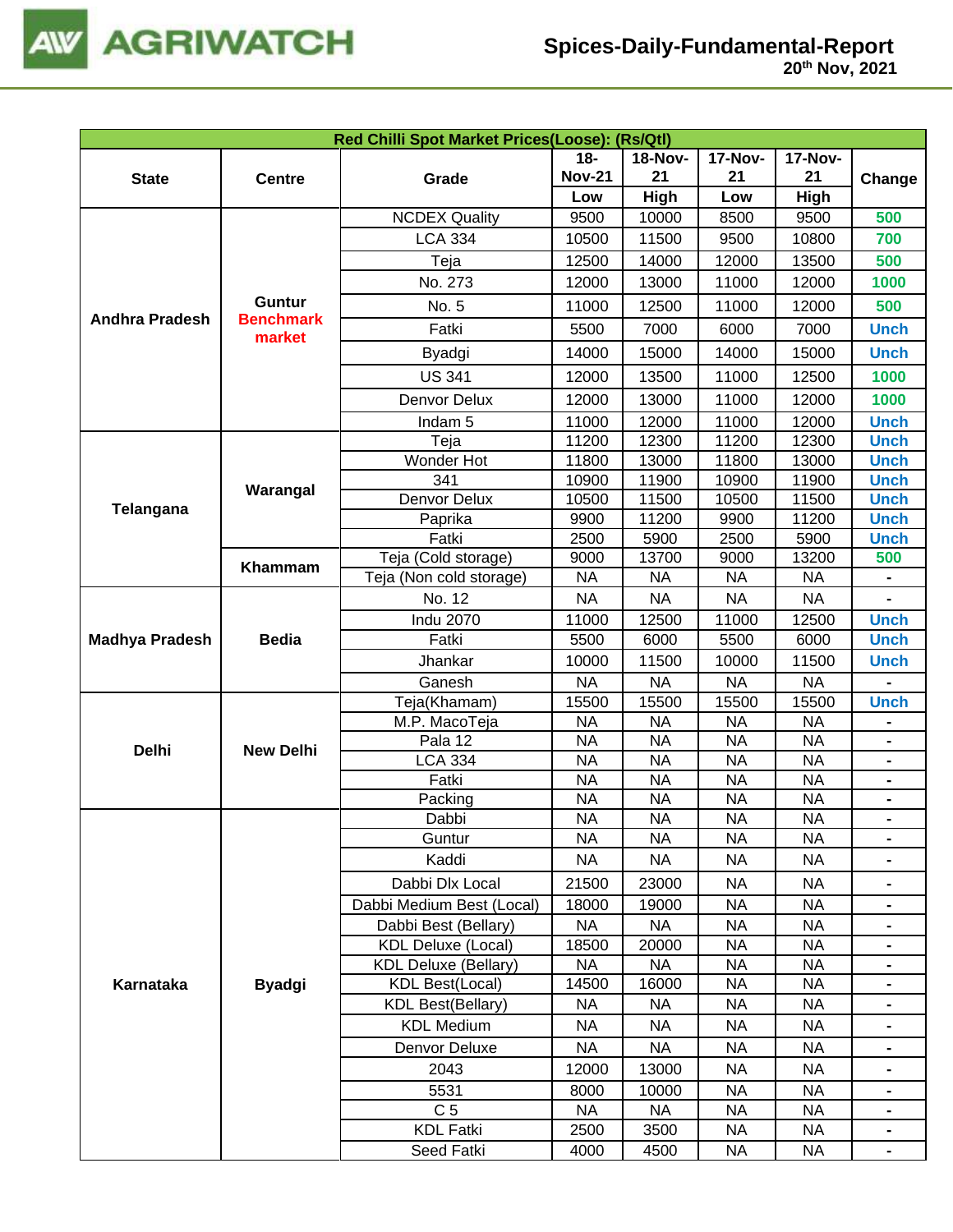

# **Spices-Daily-Fundamental-Report**

 **20th Nov, 2021**

|                | Arrivals & Off-take in bags (1 bag = 45 Kg), (1 bag = $38Kgs$ )* |                               |           |           |                |  |  |  |  |
|----------------|------------------------------------------------------------------|-------------------------------|-----------|-----------|----------------|--|--|--|--|
| <b>State</b>   | <b>Centre</b>                                                    | <b>Parameter</b>              | 18-Nov-21 | 17-Nov-21 | Change         |  |  |  |  |
| Andhra Pradesh | <b>Guntur</b>                                                    | Arrivals                      | 80000     | 80000     | <b>Unch</b>    |  |  |  |  |
|                |                                                                  | Off-take                      | 65000     | 40000     | 25000          |  |  |  |  |
|                | Warangal                                                         | Arrivals                      | 8000      | 10000     | $-2000$        |  |  |  |  |
| Telangana      | Khammam                                                          | Arrivals (Cold storage) *     | 12000     | 15000     | $-3000$        |  |  |  |  |
|                |                                                                  | Arrivals (Non cold storage) * | <b>NA</b> | <b>NA</b> | $\blacksquare$ |  |  |  |  |
| Karnataka      | <b>Byadgi</b>                                                    | Arrivals                      | 15000     | <b>NA</b> | $\blacksquare$ |  |  |  |  |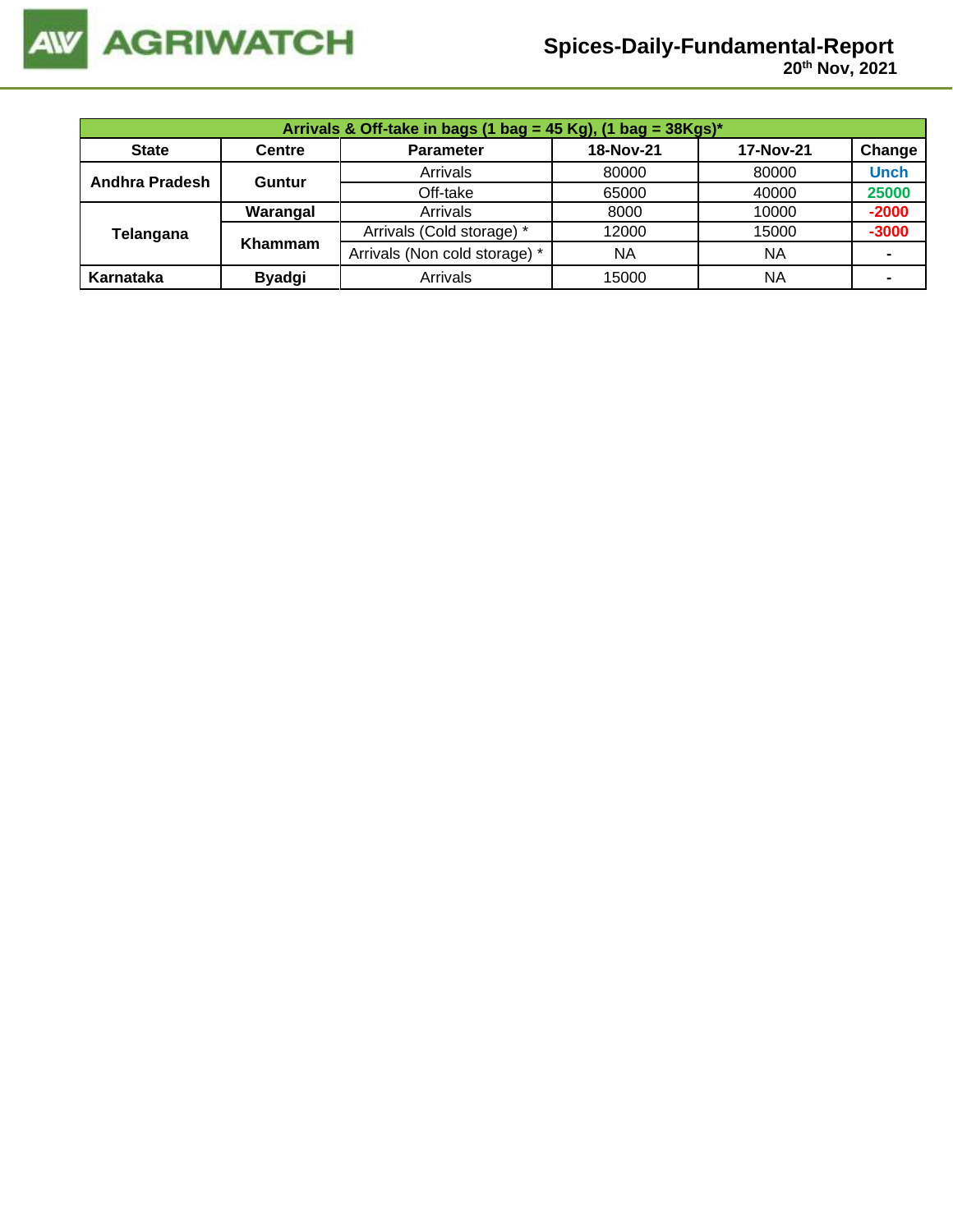

## **TURMERIC**

#### **Fundamentals: Today's Update:**

• Steady sentiment was witnessed in Turmeric spot markets on Thursday.

- Turmeric supply was down by 42% last week, as markets were closed also farmers and stockists were holding their stocks in the spot market an expectation of higher prices.
- As per AP agricultural data as on 12th October, current year Turmeric sowing completed around 19,955 hectares, compared to last year 20,942 hectares. Normal in season 19,551 hectares.
- Turmeric standing crop quality reported well as of now, weather is favourable in growing regions. Agriwatch expected higher production coming year may cap on prices from higher levels.
- Currently, export demand reported lower due to increased shipping cost and some travel restriction in South Asian countries added the bearish sentiment.
- Agriwatch first advance estimates, Turmeric all India production for 2022 is estimated at 4.89 lakh MT. Last year's production was 4.46 lakh MT, up by 9.64% from last year.

| <b>Turmeric Spot Market Prices (Loose): (Rs/Qtl)</b> |                         |                                 |           |           |                |  |  |
|------------------------------------------------------|-------------------------|---------------------------------|-----------|-----------|----------------|--|--|
| <b>State</b>                                         | <b>Centre</b>           | Grade                           | 18-Nov-21 | 17-Nov-21 | Change         |  |  |
|                                                      |                         | Nizam quality                   | 7300      | 7300      | <b>Unch</b>    |  |  |
| Telangana                                            | <b>Nizamabad</b>        | Double polish finger            | 8000      | 8000      | <b>Unch</b>    |  |  |
|                                                      | <b>Benchmark market</b> | Gattah (unpolished)             | 6500      | 6500      | <b>Unch</b>    |  |  |
|                                                      |                         | Gattah (double polished)        | 7200      | 7200      | <b>Unch</b>    |  |  |
|                                                      | Warangal                | Finger                          | 5900      | 5900      | <b>Unch</b>    |  |  |
|                                                      |                         | Round                           | 5500      | 5500      | <b>Unch</b>    |  |  |
|                                                      |                         | Finger                          | 7900      | 7900      | <b>Unch</b>    |  |  |
|                                                      | <b>Erode</b>            | Gattah                          | 7200      | 7200      | <b>Unch</b>    |  |  |
|                                                      |                         | Sellem                          | 8500      | 8500      | <b>Unch</b>    |  |  |
| <b>Tamil Nadu</b>                                    | Coimbatore              | <b>Bulb</b>                     | <b>NA</b> | <b>NA</b> | $\blacksquare$ |  |  |
|                                                      |                         | Finger                          | <b>NA</b> | <b>NA</b> | $\blacksquare$ |  |  |
|                                                      | <b>Salem</b>            | <b>Bulb</b>                     | <b>NA</b> | <b>NA</b> |                |  |  |
|                                                      |                         | Finger                          | <b>NA</b> | <b>NA</b> |                |  |  |
| <b>Andhra Pradesh</b>                                |                         | <b>Bulb</b>                     | 5700      | 5700      | <b>Unch</b>    |  |  |
|                                                      | <b>Duggirala</b>        | <b>Bilty</b>                    | 6213      | 6213      | <b>Unch</b>    |  |  |
|                                                      |                         | Finger                          | 5700      | 5700      | <b>Unch</b>    |  |  |
|                                                      |                         | Bilty                           | 6213      | 6213      | <b>Unch</b>    |  |  |
|                                                      |                         | Rajpuri/Salem Finger            | 8000      | <b>NA</b> | Ξ.             |  |  |
|                                                      | Sangli                  | Rajpuri Medium                  | 7500      | <b>NA</b> | $\blacksquare$ |  |  |
|                                                      |                         | DesiKadappa                     | 7000      | <b>NA</b> | ٠              |  |  |
|                                                      |                         | Salem Powder                    | <b>NR</b> | <b>NR</b> |                |  |  |
|                                                      |                         | Mini Salem                      | <b>NR</b> | <b>NR</b> |                |  |  |
| <b>Maharashtra</b>                                   | <b>Basmat</b>           | Super Salem                     | <b>NR</b> | <b>NR</b> |                |  |  |
|                                                      |                         | <b>Gattah Powder</b>            | <b>NR</b> | <b>NR</b> | $\blacksquare$ |  |  |
|                                                      |                         | <b>Gattah Premium</b>           | <b>NR</b> | <b>NR</b> |                |  |  |
|                                                      |                         | <b>Turmeric Finger Polished</b> | 7200      | 7200      | <b>Unch</b>    |  |  |
|                                                      | <b>Nanded</b>           | <b>Turmeric Bulb Polished</b>   | 6400      | 6400      | <b>Unch</b>    |  |  |
|                                                      |                         | <b>Turmeric Mix</b>             | 6500      | 6500      | <b>Unch</b>    |  |  |
|                                                      |                         | Gattah                          | 7500      | 7500      | <b>Unch</b>    |  |  |
|                                                      |                         | Mini Salem                      | 8500      | 8500      | <b>Unch</b>    |  |  |
| <b>Delhi</b>                                         | <b>Delhi</b>            | <b>Finger Single Polished</b>   | 7700      | 7700      | <b>Unch</b>    |  |  |
|                                                      |                         | <b>Finger Double Polished</b>   | 8900      | 8900      | <b>Unch</b>    |  |  |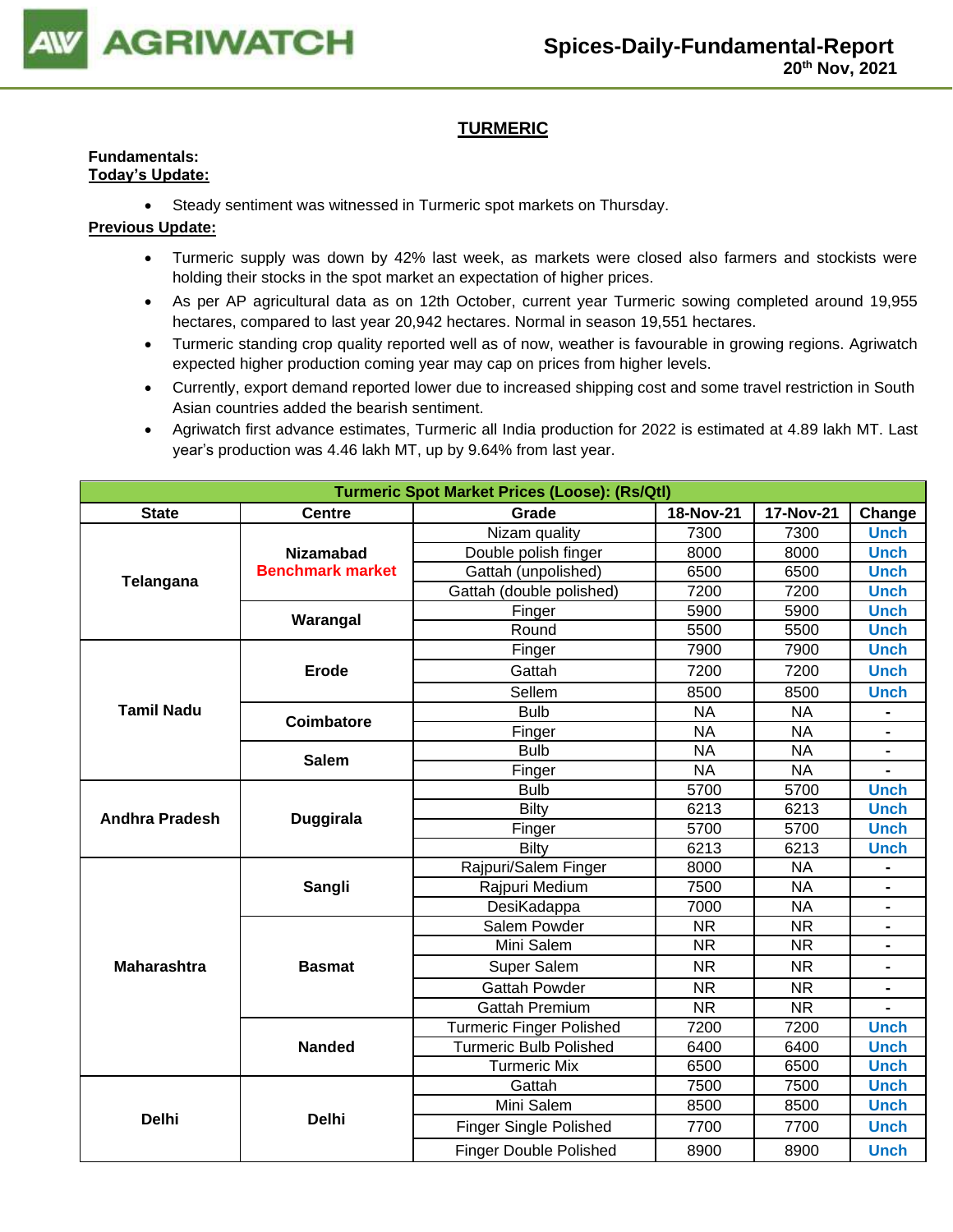

# **Spices-Daily-Fundamental-Report**

| <b>State</b>                                                                                                                                                                                                                                                                                                                                                                                                                                                                                                                       | Arrival & Off-take in bags $*(1 \text{ bag} = 75 \text{ Kg}),\#(1 \text{ bag} = 60 \text{ Kg})$ |                  |           |           |                      |  |  |
|------------------------------------------------------------------------------------------------------------------------------------------------------------------------------------------------------------------------------------------------------------------------------------------------------------------------------------------------------------------------------------------------------------------------------------------------------------------------------------------------------------------------------------|-------------------------------------------------------------------------------------------------|------------------|-----------|-----------|----------------------|--|--|
|                                                                                                                                                                                                                                                                                                                                                                                                                                                                                                                                    | <b>Centre</b>                                                                                   | <b>Parameter</b> | 18-Nov-21 | 17-Nov-21 | Change               |  |  |
| 1200<br>1000<br>Arrival<br><b>Nizamabad</b><br>Telangana<br>Off-take<br>1200<br>1000<br>Warangal<br>Arrival<br>NA.<br>NA.<br>1500<br>2000<br>Arrival<br>Erode<br>Off-take<br>1500<br>2000<br><b>Tamil Nadu</b><br>Coimbatore<br>NA<br><b>Arrival</b><br>NA.<br>NA<br>NA<br><b>Salem</b><br>Arrival*<br><b>Andhra Pradesh</b><br><b>Duggirala</b><br>Arrival*<br>NA.<br>2000<br>NA<br>Sangli<br>Arrival#<br>NA.<br><b>Maharashtra</b><br>NR.<br>NR.<br>Arrival*<br><b>Basmat</b><br><b>Nanded</b><br><b>Arrival</b><br>1500<br>2000 |                                                                                                 | 200              |           |           |                      |  |  |
|                                                                                                                                                                                                                                                                                                                                                                                                                                                                                                                                    |                                                                                                 |                  |           |           | 200                  |  |  |
|                                                                                                                                                                                                                                                                                                                                                                                                                                                                                                                                    |                                                                                                 |                  |           |           | $\blacksquare$       |  |  |
|                                                                                                                                                                                                                                                                                                                                                                                                                                                                                                                                    |                                                                                                 |                  |           | $-500$    |                      |  |  |
|                                                                                                                                                                                                                                                                                                                                                                                                                                                                                                                                    |                                                                                                 |                  |           |           | $-500$               |  |  |
|                                                                                                                                                                                                                                                                                                                                                                                                                                                                                                                                    |                                                                                                 |                  |           |           |                      |  |  |
|                                                                                                                                                                                                                                                                                                                                                                                                                                                                                                                                    |                                                                                                 |                  |           |           |                      |  |  |
|                                                                                                                                                                                                                                                                                                                                                                                                                                                                                                                                    |                                                                                                 |                  |           |           |                      |  |  |
|                                                                                                                                                                                                                                                                                                                                                                                                                                                                                                                                    |                                                                                                 |                  |           |           |                      |  |  |
|                                                                                                                                                                                                                                                                                                                                                                                                                                                                                                                                    |                                                                                                 |                  |           |           | $\blacksquare$       |  |  |
|                                                                                                                                                                                                                                                                                                                                                                                                                                                                                                                                    |                                                                                                 |                  |           |           | -500                 |  |  |
|                                                                                                                                                                                                                                                                                                                                                                                                                                                                                                                                    |                                                                                                 |                  |           |           | <b>Arrival * Qtl</b> |  |  |

## **NCDEX-FUTURES MARKET**

| <b>Turmeric</b> |               |       |       |        |              |               |             |       |           |
|-----------------|---------------|-------|-------|--------|--------------|---------------|-------------|-------|-----------|
| <b>Contract</b> | +/-\$         | Open  | High  | Low    | <b>Close</b> | <b>Volume</b> | Vol. Change | ΟI    | OI Change |
| <b>Nov-21</b>   | $\sim$ $\sim$ | $- -$ | $- -$ | $\sim$ | $- -$        | $\sim$ $\sim$ | $- -$       | $- -$ | $- -$     |
| <b>Dec-21</b>   | $- -$         | $- -$ | $- -$ | $- -$  | $- -$        | $- -$         | $- -$       | --    | $- -$     |
| <b>Jan-22</b>   | $\sim$ $\sim$ | $- -$ | $- -$ | $- -$  | $- -$        | $- -$         | $- -$       | $- -$ | $- -$     |

| <b>Spread</b> | <b>Nov-21</b> | <b>Dec-21</b> | Jan-22                   |
|---------------|---------------|---------------|--------------------------|
| <b>Basis</b>  | $- -$         | $- -$         | $- -$                    |
| <b>Nov-21</b> | $\sim$ $\sim$ | $- -$         | $\overline{\phantom{a}}$ |
| <b>Dec-21</b> | $\sim$ $\sim$ | $\sim$ $\sim$ | $- -$                    |

NB: Spot prices used for spread calculation is the basis Nizamabad for Nizam grade. Basis = Spot prices– Near month futures.

#### **NCDEX- STOCK POSITION**

| <b>Stocks</b>    | <b>Demat</b> | <b>In-Process</b> | Total      |
|------------------|--------------|-------------------|------------|
|                  | 17.11.2021   | 17.11.2021        | 17.11.2021 |
| <b>Sangli</b>    | 776          |                   | 776        |
| <b>Erode</b>     | $- -$        | $- -$             | $- -$      |
| <b>Nizamabad</b> | 838          |                   | 838        |
| Warangal         | $- -$        | $- -$             | $- -$      |

(**Quantity in MT)**

## **NCDEX Turmeric EED Wise Stock Position (Qty in MT) on 15th Nov, 2021**

| <b>EED</b>   | Sangli (Desi<br>Cuddapah) | Sangli<br>(Rajapore) | <b>Nizamabad</b> | <b>Nizamabad</b><br>(Farmer Polished) | <b>Basmat</b><br>(Salem) | <b>Total</b> |
|--------------|---------------------------|----------------------|------------------|---------------------------------------|--------------------------|--------------|
| $10$ -Dec-21 | $\overline{\phantom{a}}$  | 169                  | 165              | $\overline{\phantom{m}}$              | $\overline{\phantom{a}}$ | 334          |
| $10$ -Jan-22 | $\sim$ $\sim$             | 607                  | 663              | $\sim$ $\sim$                         | $\sim$ $\sim$            | 1270         |
| <b>Total</b> | $\sim$ $\sim$             | 776                  | 828              | $\sim$                                | $\mathbf{m}$             | 1604         |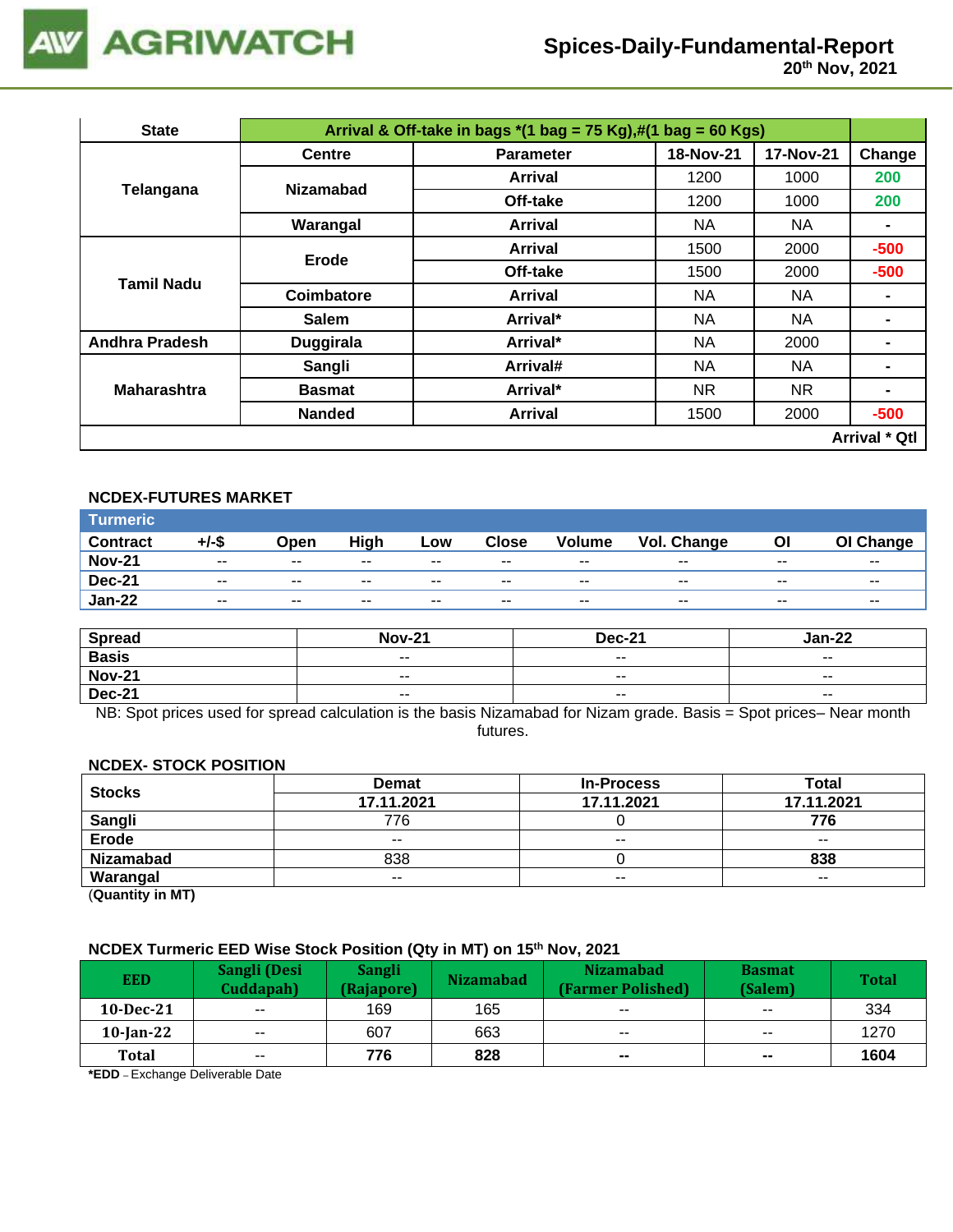

## **BLACK PEPPER**

## **Fundamentals:**

## **Today's Update:**

- Steady to firm sentiment witnessed in Black pepper spot market reported on Thursday.
- Lower production expectations supported the domestic pepper prices. As per current situations, Agriwatch expected India's pepper productions likely to go down by 8 to 10% compared to last year. Last year India's Pepper production was 62,000 MT.
- Facing erratic climate in some areas such as Hassan, Chikkamagaluru and Kodagu, pepper growers in Karnataka state (India) are worried about a decrease in production this year. Continuous rain has increased the moisture in the soil, harming the growth of pepper plants.

- Vietnam Pepper price today (November 17) in the range of 82,500 85,000 VND/kg. The market is expecting the export money to return to the units to fulfill the next month's orders. In Dak Lak and Dak Nong provinces, today's pepper price is purchased at 83,000 VND/kg. In Gia Lai province, pepper price today is at 82,500 VND/kg. Meanwhile in Dong Nai, pepper price today is at 83,000 VND/kg. In Ba Ria - Vung Tau province, today's pepper price is at 85,000 VND/kg. In Binh Phuoc province, today's pepper price is purchased at 84,000 VND/kg.
- Vietnam pepper export from January to October 2021, was reported around 229,736 tons, compared to the same period in 2020, the export volume decreased by 5%. Progressively from January to October 2021, Vietnam imported 21,977 tons, of which black pepper reached 16,322 tons, white pepper reached 5,655 tons, compared to the same period in 2020, the import volume decreased by 29.1%.
- Imports of the Americas increased by 8.9%, of which the US was the largest market for Vietnam's pepper, reaching 50,939 tons, up 8.9% over the same period.
- In the European region, imports increased by 3.9%, led by the German market: 10,310 tons, up 9%. Imports decreased in Russia, Poland, Ukraine.
- Meanwhile, in Asia, imports decreased by 9.7%, of which China's imports decreased by 16.5% to 37.283 tons. Saudi imports increased sharply by 35% to 14,610 tons.
- From Vietnam, India's imports 11,382 tons, up 1.2%; Pakistan: 9,877 tons, up 8.5%; Korea: 5.417 tons, up 7.7%, ... Import markets decreased: Thailand, Saudi Arabia, Japan, Myanmar, according to VPA.
- Brazil's pepper exports are increasing again due to the additional supply from the new harvest taking place.
- According to data from the Brazilian Ministry of Industry, Foreign Trade and Services (MDIC), in September, the country exported 6,018 tons of pepper, a sharp increase of 44.5% compared to August and an increase of 19.3%. compared with the same period last year.
- Generally, in the first 9 months of 2021, Brazil's pepper exports reached 61,845 tons, down 8.7% over the same period last year.
- Continued lower supply reported in the Kochi spot market as stockists are holding back their stocks an expectation of further higher prices in coming days.
- Due to lower supply from other producing countries in the global market, demand shifted to Indian market supported the domestic prices despite of higher production.
- Fresh domestic demand in the spot market as winter season is approaching supported the prices.
- According to trade sources, purchasing power from major import markets such as Europe, US, China, Middle East and Africa... is still very large due to the strong increase in orders in the fourth quarter to meet year-end demand.
- Vietnam Pepper prices is expected to increase continue till the last months of the year because the pepper production of Vietnam as well as some major pepper producing countries such as Brazil and Indonesia are affected by climate change, so the annual output is expected to decrease continually.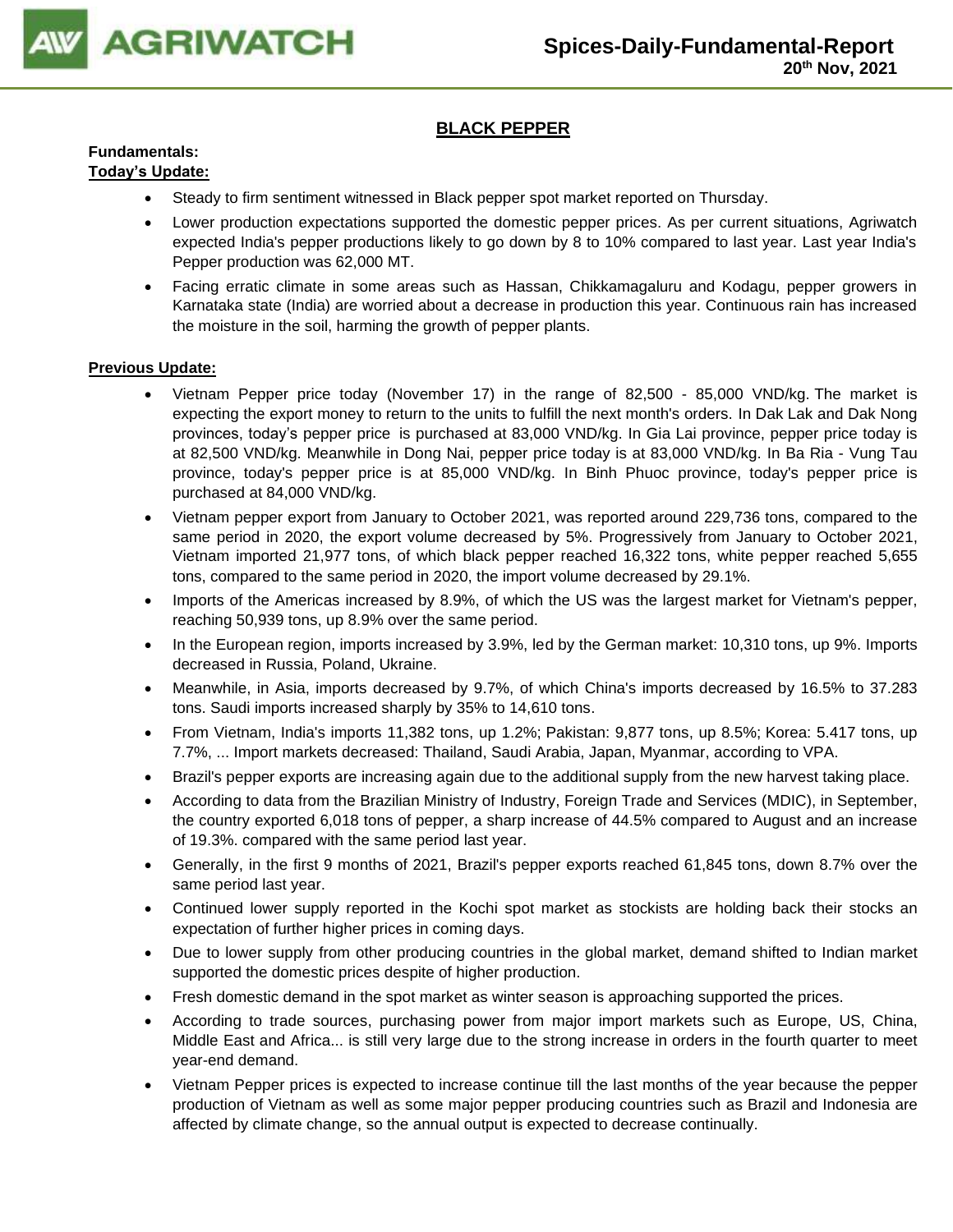| <b>Black Pepper Spot Market Prices (Loose): (Rs/Qtl)</b> |                         |                                        |           |                |                |  |  |  |
|----------------------------------------------------------|-------------------------|----------------------------------------|-----------|----------------|----------------|--|--|--|
| <b>State</b>                                             | <b>Centre</b>           | Grade                                  | 18-Nov-21 | 17-Nov-21      | Change         |  |  |  |
| Kerala                                                   | Kochi                   | Ungarbled                              | 51100     | 50300          | 800            |  |  |  |
|                                                          | <b>Benchmark market</b> | Garbled                                | 53100     | 52300          | 800            |  |  |  |
| Karnataka                                                | Chikkamagaluru          | Ungarbled                              | 58000     | 58000          | <b>Unch</b>    |  |  |  |
| <b>Delhi</b>                                             | <b>New Delhi</b>        | Unpolished                             | 57000     | 56000          | 1000           |  |  |  |
|                                                          |                         | Number 11.5                            | 59000     | 58000          | 1000           |  |  |  |
|                                                          |                         | <b>Arrivals &amp; Off-take in Tons</b> |           |                |                |  |  |  |
| <b>State</b>                                             | <b>Centre</b>           | <b>Parameter</b>                       | 18-Nov-21 | 17-Nov-21      | Change         |  |  |  |
|                                                          | Kochi                   | Arrivals                               | <b>NA</b> | 2              | $\blacksquare$ |  |  |  |
| Kerala                                                   |                         | Off-take                               | <b>NA</b> | $\overline{2}$ | ۰              |  |  |  |

|                | <b>Black Pepper FOB Prices (USD/MT)</b>                      |      |                                                                                         |      |                                        |                              |  |  |  |  |  |
|----------------|--------------------------------------------------------------|------|-----------------------------------------------------------------------------------------|------|----------------------------------------|------------------------------|--|--|--|--|--|
| <b>Date</b>    | <b>Brazil</b><br>ex Kochi<br>(India) ASTA<br><b>ASTA 570</b> |      | Lampung<br>Kuching (Sarawak,<br>(Indonesia)<br><b>Malaysia) ASTA</b><br><b>ASTA 570</b> |      | <b>Ho Chi Minh</b><br>(Vietnam) 500g/l | Ho Chi<br><b>Minh 550g/l</b> |  |  |  |  |  |
| $10 - 11 - 21$ | 4300                                                         | 6477 | 4450                                                                                    | 5200 | 4290                                   | 4390                         |  |  |  |  |  |
| $11 - 11 - 21$ | 4300                                                         | 6525 | 4439                                                                                    | 5200 | 4290                                   | 4390                         |  |  |  |  |  |
| 12-11-21       | 4300                                                         | 6531 | 4453                                                                                    | 5200 | 4290                                   | 4390                         |  |  |  |  |  |
| 15-11-21       | 4300                                                         | 6789 | 4545                                                                                    | 5200 | 4290                                   | 4390                         |  |  |  |  |  |
| 16-11-21       | 4300                                                         | 6776 | 4544                                                                                    | 5200 | 4290                                   | 4390                         |  |  |  |  |  |
| 17-11-21       | 4300                                                         | 6766 | 4528                                                                                    | 5200 | 4290                                   | 4390                         |  |  |  |  |  |
| 18-11-21       | 4300                                                         | ۰    | 4537                                                                                    | 5200 | 4290                                   | 4390                         |  |  |  |  |  |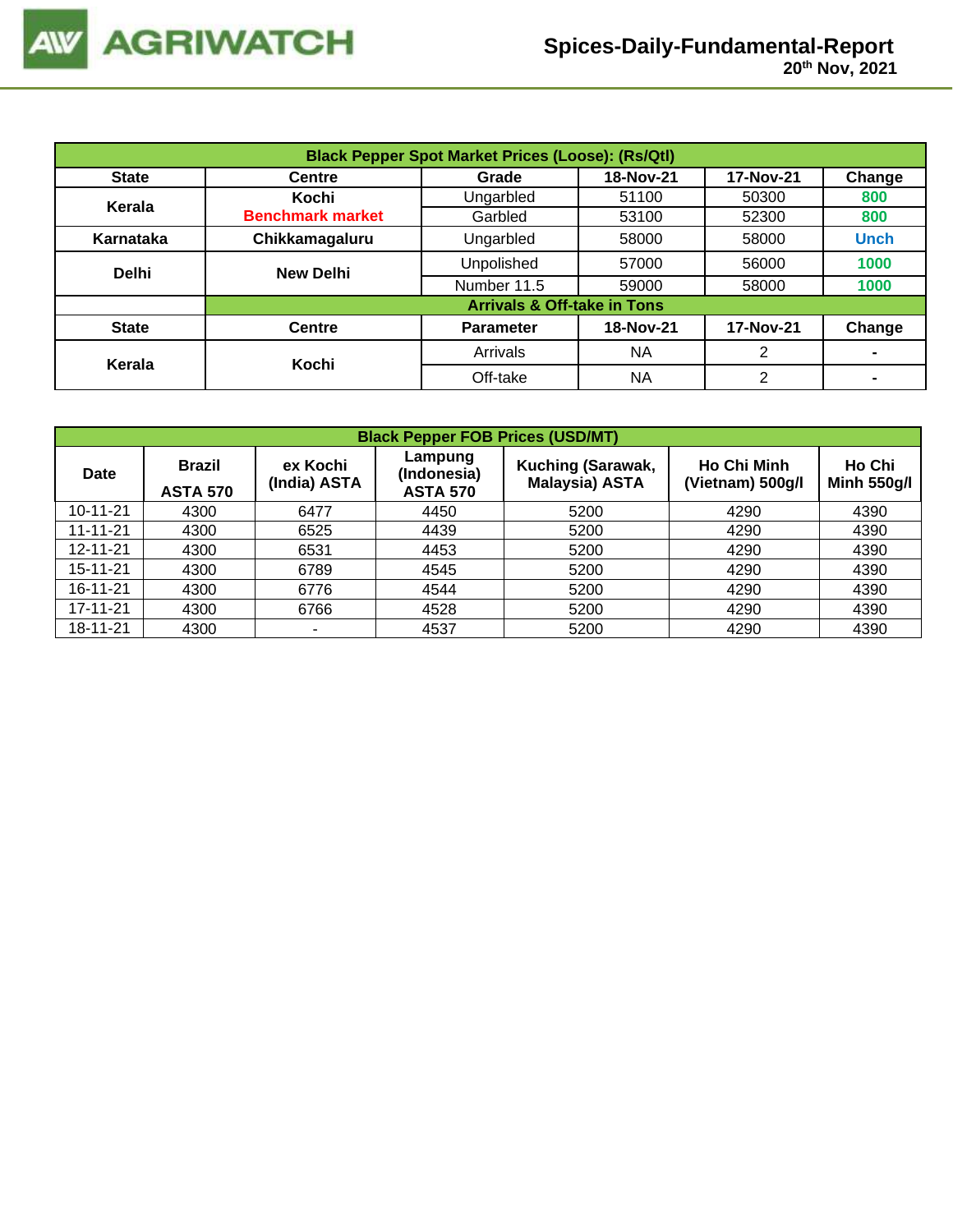

## **JEERA (CUMIN SEED)**

## **Fundamentals: Today's Update:**

- Mixed sentiment witnessed in Jeera Unjha spot market on Thursday.
- Current year, Jeera sowing started in Rajasthan and Gujarat growing regions, as of now 15 to 20% sowing completed. Market participants are expecting lower sowing area as jeera prices are lower compared to other competitive crop like Coriander, Ajwain, Fennel etc.
- According to Gujarat Agri. Dept, as on 15<sup>th</sup> November, 8,637 hectares as compared to last year same period 50,496 hectares.

- As festive demand started buyers reported active from lower prices level.
- Farmers and stockists are only interested to releasing their produce at higher prices level.
- *As per the Agriwatch production estimate, Jeera production for 2021-22 (marketing period) is estimated at 391,801 MT (around 71 lakh bags each of 55 kg) compared to last year's 451,451 MT (82 lakh bags).*

| <b>State</b>                                                                                                                                                                                                                                                                                                                                                                                                                                                                                                                                                                                                                                                                                                                                                                                                                                                                                                                                                                                                                                                                                                                                                                                          | <b>Centre</b> | Grade                | 18-Nov-21   | <b>17-Nov-21</b> | Change         |
|-------------------------------------------------------------------------------------------------------------------------------------------------------------------------------------------------------------------------------------------------------------------------------------------------------------------------------------------------------------------------------------------------------------------------------------------------------------------------------------------------------------------------------------------------------------------------------------------------------------------------------------------------------------------------------------------------------------------------------------------------------------------------------------------------------------------------------------------------------------------------------------------------------------------------------------------------------------------------------------------------------------------------------------------------------------------------------------------------------------------------------------------------------------------------------------------------------|---------------|----------------------|-------------|------------------|----------------|
|                                                                                                                                                                                                                                                                                                                                                                                                                                                                                                                                                                                                                                                                                                                                                                                                                                                                                                                                                                                                                                                                                                                                                                                                       |               | Local                | Closed      | 14000            |                |
|                                                                                                                                                                                                                                                                                                                                                                                                                                                                                                                                                                                                                                                                                                                                                                                                                                                                                                                                                                                                                                                                                                                                                                                                       |               | <b>NCDEX Quality</b> | Closed      | 15000            | -              |
| Jeera(Cumin Seed) Spot Market Prices (Loose): (Rs/Qtl)<br>Unjha<br><b>Benchmark market</b><br>Poojari type /Machine Cut<br>Closed<br>1% Singapore<br>15875<br>2% Singapore<br>15625<br><b>Mundra Port (FoR)</b><br>16375<br>1 % European<br>Gujarat<br>16125<br>2% European<br>Rajkot<br>Local<br>15000<br>14500<br>Patan<br>Local<br><b>NA</b><br><b>NA</b><br><b>Dhrol</b><br>Local<br><b>Gondal</b><br>14805<br>Local<br>Jodhpur<br>Local<br>19000<br><b>Merta City</b><br>Local<br>17000<br>Rajasthan<br><b>NR</b><br><b>Nagaur</b><br>Local<br><b>Anandpur Kalu</b><br>15000<br>Local<br>Ganesh<br>17000<br><b>Delhi</b><br><b>New Delhi</b><br>Poojari type / Machine Cut<br>18200<br>Arrival & Off-take in bags (1 bag = 55 kg)<br>18-Nov-21<br><b>Centre</b><br><b>State</b><br><b>Parameter</b><br>Arrival<br>Closed<br>Unjha<br>Closed<br>Off-take<br>Rajkot<br>Arrival*<br>1800<br>Gujarat<br>Arrival*<br>25<br>68<br>Patan<br><b>NA</b><br><b>Dhrol</b><br>Arrival*<br><b>NA</b><br>Gondal<br>3450<br>Arrival<br>1800<br>Jodhpur<br>Arrival<br><b>Merta City</b><br>Arrival<br>2000<br>Rajasthan<br>Arrival<br>NR.<br>NR.<br><b>Nagaur</b><br><b>Anandpur Kalu</b><br>30<br>30<br>Arrival |               |                      |             | 16000            | $\blacksquare$ |
|                                                                                                                                                                                                                                                                                                                                                                                                                                                                                                                                                                                                                                                                                                                                                                                                                                                                                                                                                                                                                                                                                                                                                                                                       | 15875         | <b>Unch</b>          |             |                  |                |
|                                                                                                                                                                                                                                                                                                                                                                                                                                                                                                                                                                                                                                                                                                                                                                                                                                                                                                                                                                                                                                                                                                                                                                                                       |               | 15625                | <b>Unch</b> |                  |                |
|                                                                                                                                                                                                                                                                                                                                                                                                                                                                                                                                                                                                                                                                                                                                                                                                                                                                                                                                                                                                                                                                                                                                                                                                       | 16375         | <b>Unch</b>          |             |                  |                |
|                                                                                                                                                                                                                                                                                                                                                                                                                                                                                                                                                                                                                                                                                                                                                                                                                                                                                                                                                                                                                                                                                                                                                                                                       | 16125         | <b>Unch</b>          |             |                  |                |
|                                                                                                                                                                                                                                                                                                                                                                                                                                                                                                                                                                                                                                                                                                                                                                                                                                                                                                                                                                                                                                                                                                                                                                                                       |               |                      |             | 14900            | 100            |
|                                                                                                                                                                                                                                                                                                                                                                                                                                                                                                                                                                                                                                                                                                                                                                                                                                                                                                                                                                                                                                                                                                                                                                                                       |               |                      |             | 14725            | $-225$         |
|                                                                                                                                                                                                                                                                                                                                                                                                                                                                                                                                                                                                                                                                                                                                                                                                                                                                                                                                                                                                                                                                                                                                                                                                       |               |                      |             |                  |                |
|                                                                                                                                                                                                                                                                                                                                                                                                                                                                                                                                                                                                                                                                                                                                                                                                                                                                                                                                                                                                                                                                                                                                                                                                       |               |                      |             | 15005            | $-200$         |
|                                                                                                                                                                                                                                                                                                                                                                                                                                                                                                                                                                                                                                                                                                                                                                                                                                                                                                                                                                                                                                                                                                                                                                                                       |               |                      |             | 15700            | 3300           |
|                                                                                                                                                                                                                                                                                                                                                                                                                                                                                                                                                                                                                                                                                                                                                                                                                                                                                                                                                                                                                                                                                                                                                                                                       |               |                      |             | 17000            | <b>Unch</b>    |
|                                                                                                                                                                                                                                                                                                                                                                                                                                                                                                                                                                                                                                                                                                                                                                                                                                                                                                                                                                                                                                                                                                                                                                                                       |               |                      |             | <b>NR</b>        |                |
|                                                                                                                                                                                                                                                                                                                                                                                                                                                                                                                                                                                                                                                                                                                                                                                                                                                                                                                                                                                                                                                                                                                                                                                                       |               |                      |             | 15000            | <b>Unch</b>    |
|                                                                                                                                                                                                                                                                                                                                                                                                                                                                                                                                                                                                                                                                                                                                                                                                                                                                                                                                                                                                                                                                                                                                                                                                       |               |                      |             | 17000            | <b>Unch</b>    |
|                                                                                                                                                                                                                                                                                                                                                                                                                                                                                                                                                                                                                                                                                                                                                                                                                                                                                                                                                                                                                                                                                                                                                                                                       |               |                      |             | 18200            | <b>Unch</b>    |
|                                                                                                                                                                                                                                                                                                                                                                                                                                                                                                                                                                                                                                                                                                                                                                                                                                                                                                                                                                                                                                                                                                                                                                                                       |               |                      |             |                  |                |
|                                                                                                                                                                                                                                                                                                                                                                                                                                                                                                                                                                                                                                                                                                                                                                                                                                                                                                                                                                                                                                                                                                                                                                                                       |               |                      |             | 17-Nov-21        | Change         |
|                                                                                                                                                                                                                                                                                                                                                                                                                                                                                                                                                                                                                                                                                                                                                                                                                                                                                                                                                                                                                                                                                                                                                                                                       |               |                      |             | 20000            | -              |
|                                                                                                                                                                                                                                                                                                                                                                                                                                                                                                                                                                                                                                                                                                                                                                                                                                                                                                                                                                                                                                                                                                                                                                                                       |               |                      |             | 20000            | $\blacksquare$ |
|                                                                                                                                                                                                                                                                                                                                                                                                                                                                                                                                                                                                                                                                                                                                                                                                                                                                                                                                                                                                                                                                                                                                                                                                       |               |                      |             | 2100             | $-300$         |
|                                                                                                                                                                                                                                                                                                                                                                                                                                                                                                                                                                                                                                                                                                                                                                                                                                                                                                                                                                                                                                                                                                                                                                                                       |               |                      |             |                  | $-43$          |
|                                                                                                                                                                                                                                                                                                                                                                                                                                                                                                                                                                                                                                                                                                                                                                                                                                                                                                                                                                                                                                                                                                                                                                                                       |               |                      |             |                  |                |
|                                                                                                                                                                                                                                                                                                                                                                                                                                                                                                                                                                                                                                                                                                                                                                                                                                                                                                                                                                                                                                                                                                                                                                                                       |               |                      |             | 3198             | 252            |
|                                                                                                                                                                                                                                                                                                                                                                                                                                                                                                                                                                                                                                                                                                                                                                                                                                                                                                                                                                                                                                                                                                                                                                                                       |               |                      |             | 1000             | 800            |
|                                                                                                                                                                                                                                                                                                                                                                                                                                                                                                                                                                                                                                                                                                                                                                                                                                                                                                                                                                                                                                                                                                                                                                                                       |               |                      |             | 3000             | $-1000$        |
|                                                                                                                                                                                                                                                                                                                                                                                                                                                                                                                                                                                                                                                                                                                                                                                                                                                                                                                                                                                                                                                                                                                                                                                                       |               |                      |             |                  |                |
|                                                                                                                                                                                                                                                                                                                                                                                                                                                                                                                                                                                                                                                                                                                                                                                                                                                                                                                                                                                                                                                                                                                                                                                                       |               |                      |             |                  | <b>Unch</b>    |
|                                                                                                                                                                                                                                                                                                                                                                                                                                                                                                                                                                                                                                                                                                                                                                                                                                                                                                                                                                                                                                                                                                                                                                                                       |               |                      |             |                  | Arrival * Qtl  |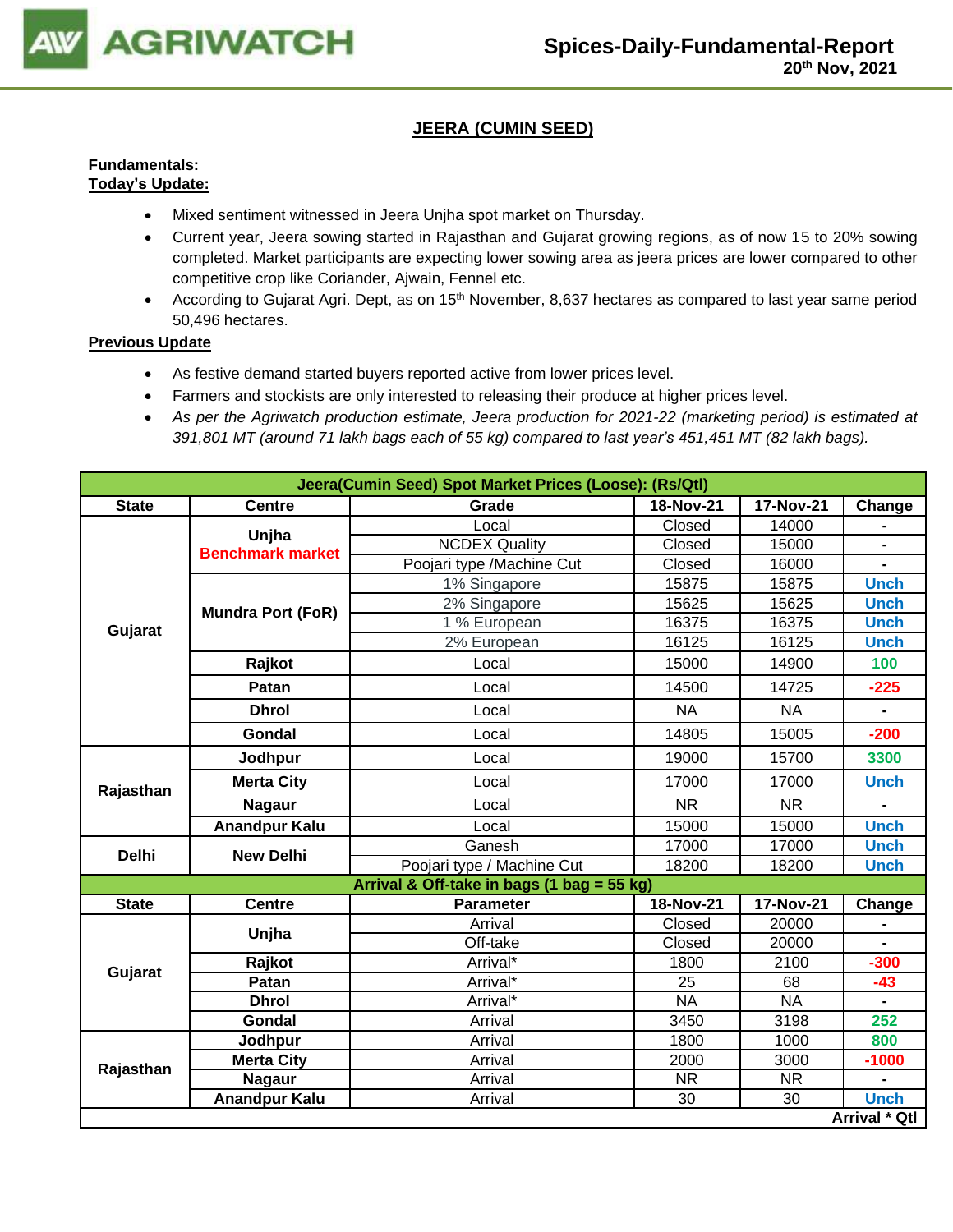

## **NCDEX-FUTURES MARKET**

| Jeera (Cumin Seed) |                          |               |       |       |              |                          |             |       |           |
|--------------------|--------------------------|---------------|-------|-------|--------------|--------------------------|-------------|-------|-----------|
| <b>Contract</b>    | $+/-$ \$                 | Open          | High  | Low   | <b>Close</b> | <b>Volume</b>            | Vol. Change | ΟI    | OI Change |
| <b>Nov-21</b>      | $\sim$ $\sim$            | $- -$         | $- -$ | $- -$ | $- -$        | $- -$                    | $- -$       | $- -$ | $- -$     |
| <b>Dec-21</b>      | $- -$                    | $\sim$ $\sim$ | $- -$ | $- -$ | $- -$        | $\overline{\phantom{a}}$ | $- -$       | $- -$ | $- -$     |
| <b>Jan-22</b>      | $\overline{\phantom{a}}$ | $\sim$ $\sim$ | $- -$ | $- -$ | $- -$        | $\overline{\phantom{a}}$ | $- -$       | $- -$ | $- -$     |

| <b>Spread</b> | <b>Nov-21</b> | <b>Dec-21</b>            | Jan-22                   |
|---------------|---------------|--------------------------|--------------------------|
| <b>Basis</b>  | $- -$         | $- -$                    | $- -$                    |
| <b>Nov-21</b> | $- -$         | $\sim$ $\sim$            | $- -$                    |
| <b>Dec-21</b> | $- -$         | $\overline{\phantom{a}}$ | $\overline{\phantom{a}}$ |

NB: Spread was done by taking Spot prices at Unjha or NCDEX Quality. Basis = Spot prices– Near month futures.

#### **NCDEX- STOCK POSITION**

|               | <b>Demat</b> | <b>In-Process</b> | Total          |  |
|---------------|--------------|-------------------|----------------|--|
| <b>Stocks</b> | 17.11.2021   | 17.11.2021        | 17.11.2021     |  |
| Jodhpur       | $- -$        | $- -$             | $\blacksquare$ |  |
| Unjha         | 5558         | 188               | 5746           |  |

(**Quantity in MT)**

## **NCDEX Jeera (Cumin Seed) EED Wise Stock Position Qty in MT on 15th Nov, 2021**

| <b>EED</b>   | <b>Jodhpur</b>           | Uniha | <b>Total</b> |
|--------------|--------------------------|-------|--------------|
| 10-Dec-21    | $\sim$ $\sim$            | 177   | 177          |
| 10-Jan-22    | $- -$                    | 48    | 48           |
| 10-Feb-22    | $\overline{\phantom{a}}$ | 4811  | 4811         |
| <b>Total</b> | $\overline{\phantom{a}}$ | 5036  | 5036         |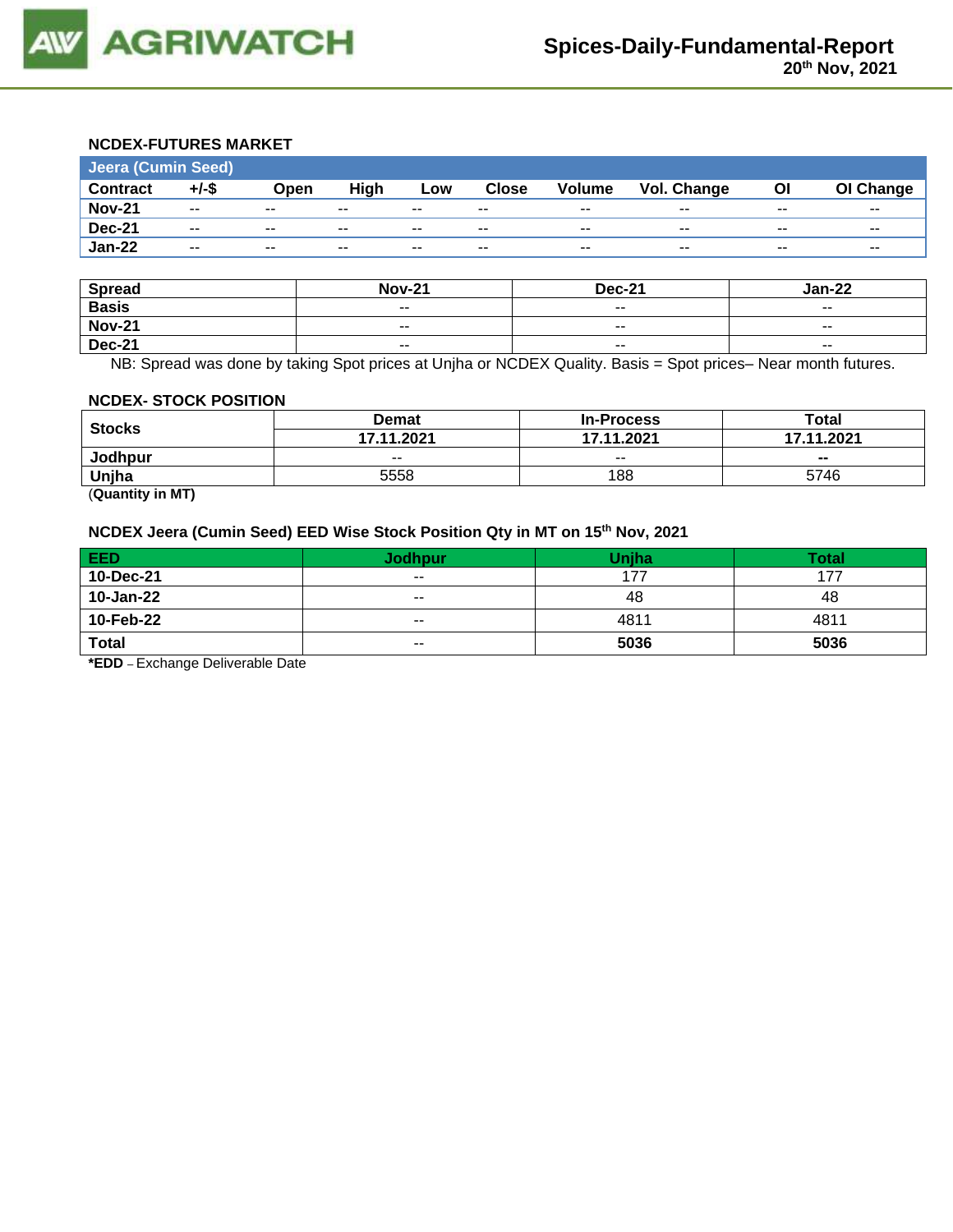

## **CARDAMOM**

#### **Fundamentals**

## **Today's Update:**

• Mixed sentiment witnessed in Cardamom spot market on Thursday.

- *Due to recent flood in Kerala growing regions like Idukki affected the Cardamom plants. As per trade sources, around 10% crop loss reported till now.*
- Third round picking activity started from November first week.
- India's production for the coming marketing year 2021-22 (already started from August) expected better around 30,000 MT also put the cap on prices.
- Cardamom planters were received higher prices last two years, therefore, they are taking care of their plants and favourable weather condition, is the main reason for expecting good crop in the coming year.
- As we expected earlier, the new Cardamom supply pressurizes the prices from higher levels due to increased production.
- Agriwatch estimates for 2020-21, India's Cardamom production would be around 22,000 23,000 MT, due to favourable weather conditions. Last year it was 19,000 – 20,000 MT.

| <b>Small Cardamom Spot Market Prices (Loose): (Rs/Kg)</b> |                                            |                  |           |           |                |  |  |  |
|-----------------------------------------------------------|--------------------------------------------|------------------|-----------|-----------|----------------|--|--|--|
| <b>State</b>                                              | <b>Auction Price</b>                       |                  | 18-Nov-21 | 17-Nov-21 | Change         |  |  |  |
| Kerala                                                    | <b>Kumily</b>                              | <b>Max price</b> | 1484      | 1375      | 109            |  |  |  |
|                                                           | <b>Benchmark market</b>                    | Avg. Price       | 990       | 1010      | $-20$          |  |  |  |
|                                                           |                                            | <b>Medium</b>    | 1000      | 1000      | <b>Unch</b>    |  |  |  |
|                                                           |                                            | 6.5 (Bold)       | 1100      | 1100      | <b>Unch</b>    |  |  |  |
| <b>Delhi</b>                                              | <b>New Delhi</b>                           | 7 (Bold)         | 1200      | 1200      | <b>Unch</b>    |  |  |  |
|                                                           |                                            | 7.5 (Bold)       | 1350      | 1350      | <b>Unch</b>    |  |  |  |
|                                                           |                                            | 8 (Bold)         | 1600      | 1600      | <b>Unch</b>    |  |  |  |
|                                                           | Large Cardamom Spot Market Prices: (Rs/Kg) |                  |           |           |                |  |  |  |
|                                                           | Singtam                                    | <b>Badadana</b>  | <b>NA</b> | <b>NA</b> | $\blacksquare$ |  |  |  |
| <b>Sikkim</b>                                             | Singtam                                    | Chotadana        | <b>NA</b> | <b>NA</b> | $\blacksquare$ |  |  |  |
|                                                           | Gangtok                                    | <b>Badadana</b>  | <b>NA</b> | <b>NA</b> | $\blacksquare$ |  |  |  |
|                                                           | Gangtok                                    | Chotadana        | NA        | NA        | $\blacksquare$ |  |  |  |
|                                                           | <b>Siliguri</b>                            | <b>Badadana</b>  | <b>NA</b> | <b>NA</b> | $\blacksquare$ |  |  |  |
| <b>West Bengal</b>                                        | <b>Siliguri</b>                            | Chotadana        | <b>NA</b> | <b>NA</b> | $\blacksquare$ |  |  |  |
| <b>Arrival &amp; Off-take in Kg</b>                       |                                            |                  |           |           |                |  |  |  |
| <b>State</b>                                              | <b>Parameter</b>                           | <b>Centre</b>    | 18-Nov-21 | 17-Nov-21 | Change         |  |  |  |
| Kerala                                                    |                                            | <b>Arrivals</b>  | 20530     | 81194     | $-60663$       |  |  |  |
|                                                           | <b>Kumily</b>                              | Off-take         | 18681     | 78461     | -59780         |  |  |  |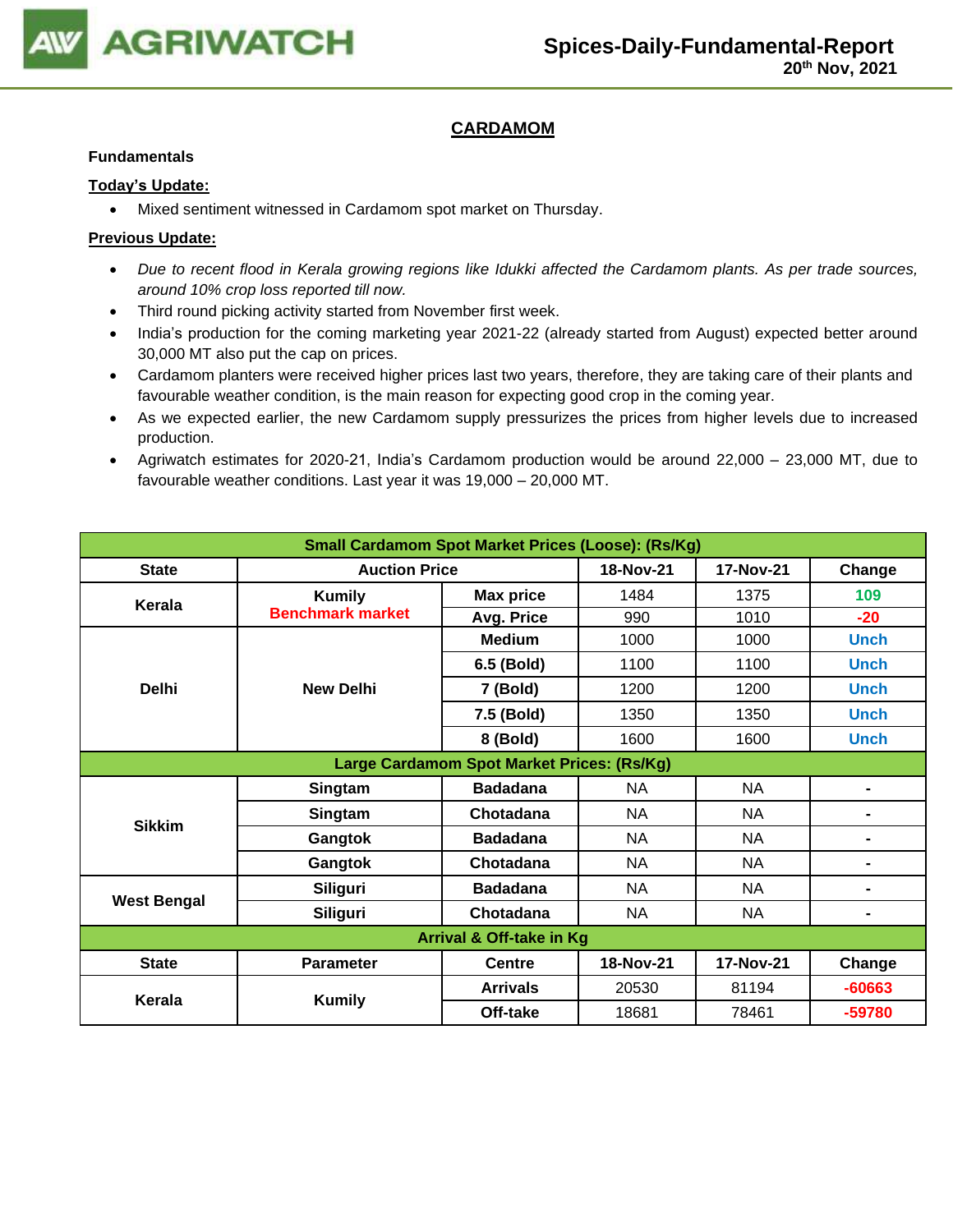

## **MCX-FUTURES MARKET**

| <b>Cardamom</b> |                          |                          |       |       |              |                          |             |       |                          |
|-----------------|--------------------------|--------------------------|-------|-------|--------------|--------------------------|-------------|-------|--------------------------|
| <b>Contract</b> | $+/-$ \$                 | Open                     | High  | Low   | <b>Close</b> | <b>Volume</b>            | Vol. Change | Οl    | OI Change                |
| <b>Nov-21</b>   | $-$                      | $-$                      | $- -$ | $- -$ | $- -$        | $- -$                    | $- -$       | $- -$ | $- -$                    |
| <b>Dec-21</b>   | $\overline{\phantom{a}}$ | $\overline{\phantom{a}}$ | $- -$ | $-$   | $- -$        | $\overline{\phantom{a}}$ | $- -$       | $- -$ | $\overline{\phantom{a}}$ |
| <b>Jan-22</b>   | $-$                      | $\sim$ $\sim$            | $-$   | $-$   | $- -$        | $\overline{\phantom{m}}$ | $- -$       | $- -$ | $\sim$ $\sim$            |

| <b>Spread</b> | <b>Nov-21</b>            | <b>Dec-21</b>            | $Jan-22$                 |
|---------------|--------------------------|--------------------------|--------------------------|
| <b>Basis</b>  | $\overline{\phantom{a}}$ | $-$                      | $-$                      |
| <b>Nov-21</b> | $\overline{\phantom{a}}$ | $- -$                    | $\overline{\phantom{a}}$ |
| <b>Dec-21</b> | $\overline{\phantom{a}}$ | $\overline{\phantom{a}}$ | $\overline{\phantom{a}}$ |

NB: Spread was done by taking Spot prices of Average quality prices. Basis = Spot prices– Near month futures.

#### **MCX- STOCK POSITION**

| <b>Stocks</b> | <b>Demat</b>             | <b>In-Process</b>        | Total                    |  |
|---------------|--------------------------|--------------------------|--------------------------|--|
|               | 17.11.2021               | 17.11.2021               | 17.11.2021               |  |
| Vandanmedu    | $\overline{\phantom{0}}$ | $\overline{\phantom{0}}$ | $\overline{\phantom{0}}$ |  |
| T.N.(Bodi)    | $- -$                    | $-$                      | $- -$                    |  |
|               |                          |                          |                          |  |

(**Quantity in MT)**

## **MCX Cardamom EED Wise Stock Position Qty in MT on 08th Nov, 2021**

| ccn            | Vandanmedu | <b><i>PERS</i></b> | -<br>Гоtal    |
|----------------|------------|--------------------|---------------|
| $\blacksquare$ | --         | --                 | $- -$         |
| $\blacksquare$ | $- -$      | $- -$              | $\sim$ $\sim$ |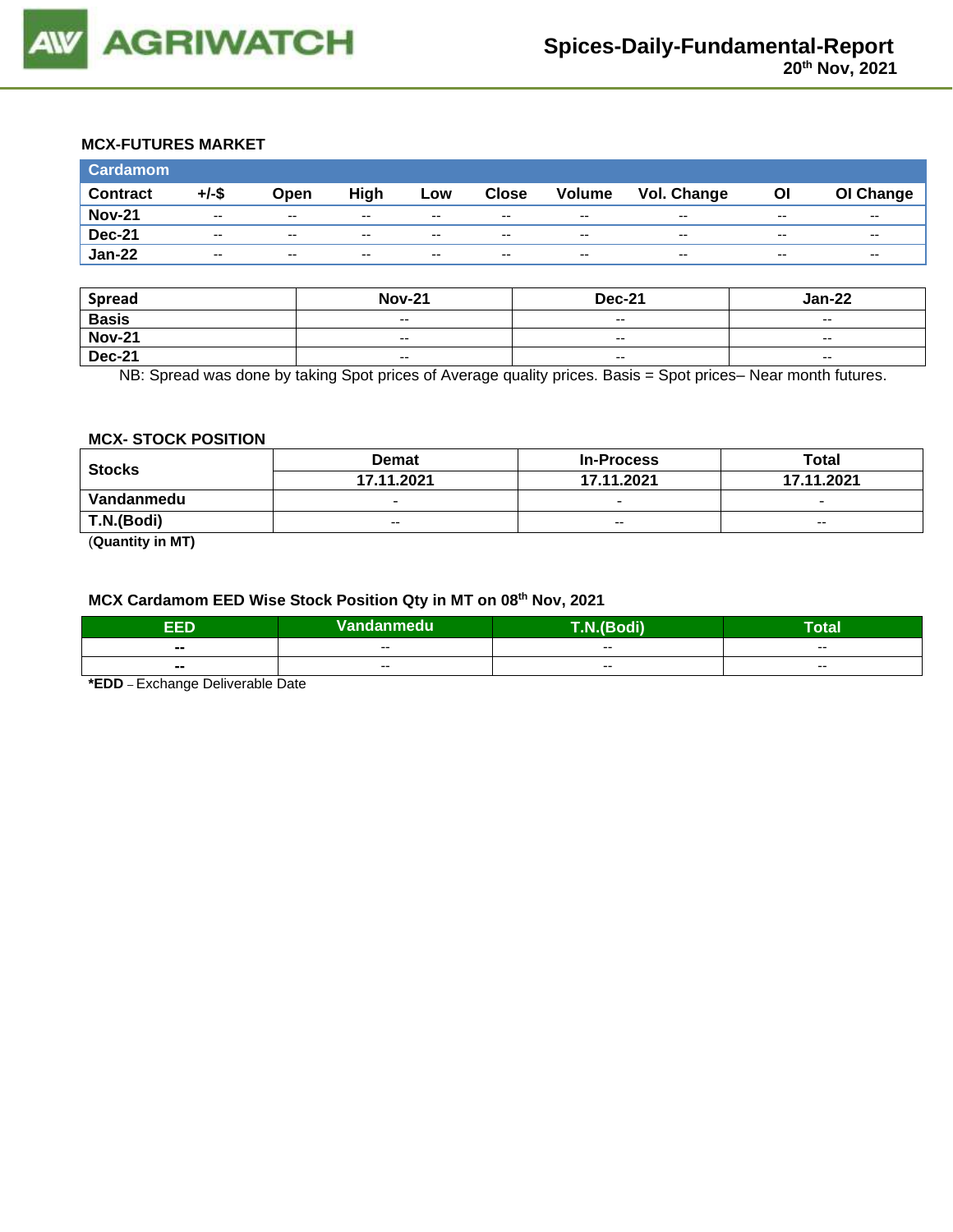

## **CORIANDER SEED**

## **Fundamentals:**

## **Today's Update:**

- Steady to weak sentiment witnessed in Coriander spot market on Thursday. Few markets were closed due to heavy rainfall and Guru Nanak Jayanti.
- Current year, Coriander sowing slowly started in Rajasthan, MP and Gujarat growing regions, as of now 15 to 20% sowing completed.
- As per Agriwatch initial sowing report, in MP Neemuch and Mandsour growing regions farmers are shifting Coriander crop to Ajwain and Garlic due to better price realisation, however actual scenario likely to come after 15 to 20 days.
- According to Gujarat Agri. Dept, as on 15<sup>th</sup> November, 5,301 hectares as compared to last year same period 23,695 hectares.

- As we expected buyers are active from lower prices level as festival season started.
- Farmers want to release their produce at higher prices only.
- Buyers from consumer center like Bihar, UP are active in the spot market mainly in Gondal, Kota, Ramganj etc. mandi due to good quality.
- Agriwatch estimates lower ending stocks for 2021-22 (marketing year) likely to support Coriander prices in the coming days.
- As per Agriwatch production estimate, Coriander production for 2021-22 (marketing year) is estimated at 342,435 MT (85 lakh bags) compared to last year's 352,316 MT (88 lakh bags, 1 bag = 40 kg).

| <b>Coriander Spot Market Prices (Loose): (Rs/Qtl)</b> |                               |                                                 |           |           |                              |  |  |
|-------------------------------------------------------|-------------------------------|-------------------------------------------------|-----------|-----------|------------------------------|--|--|
| <b>State</b>                                          | <b>Centre</b>                 | 17-Nov-21<br>Grade (New)<br>18-Nov-21<br>Change |           |           |                              |  |  |
|                                                       |                               | Eagle                                           | Closed    | 8100      |                              |  |  |
|                                                       | Kota<br><b>Benchmark</b>      | Eagle(Split)                                    | Closed    | 8100      | -                            |  |  |
|                                                       | market                        | Badami                                          | Closed    | 7800      | $\blacksquare$               |  |  |
|                                                       |                               | Badami(Split)                                   | Closed    | 7900      | $\qquad \qquad \blacksquare$ |  |  |
|                                                       |                               | Eagle                                           | 7350      | 7450      | $-100$                       |  |  |
|                                                       |                               | Eagle(Split)                                    | 7350      | 7450      | $-100$                       |  |  |
|                                                       | Ramganj                       | Badami                                          | 7150      | 7250      | $-100$                       |  |  |
| Rajasthan                                             |                               | Badami(Split)                                   | 7150      | 7250      | $-100$                       |  |  |
|                                                       |                               | Scooter                                         | 8450      | 8550      | $-100$                       |  |  |
|                                                       | <b>Baran</b>                  | Eagle                                           | 7100      | 7100      | <b>Unch</b>                  |  |  |
|                                                       |                               | Badami                                          | 6800      | 6800      | <b>Unch</b>                  |  |  |
|                                                       | <b>Bhawani</b>                | Eagle                                           | Closed    | 7000      |                              |  |  |
|                                                       |                               | Badami                                          | Closed    | 6800      |                              |  |  |
|                                                       |                               | Scooter                                         | Closed    | 7200      | $\blacksquare$               |  |  |
|                                                       |                               | Double Paroot                                   | Closed    | <b>NA</b> | Ξ.                           |  |  |
|                                                       |                               | Badami                                          | 7000      | 7200      | $-200$                       |  |  |
|                                                       | Guna                          | Eagle                                           | 7300      | 7500      | $-200$                       |  |  |
| <b>Madhya Pradesh</b>                                 |                               | Scooter                                         | 8000      | 8000      | <b>Unch</b>                  |  |  |
|                                                       |                               | Badami                                          | <b>NR</b> | 7600      |                              |  |  |
|                                                       | <b>Neemuch</b>                | Eagle                                           | <b>NR</b> | 7900      | Ξ.                           |  |  |
|                                                       |                               | Scooter                                         | <b>NR</b> | <b>NA</b> | Ξ.                           |  |  |
| Gujarat                                               | Gondal                        | Badami                                          | 7355      | 7555      | $-200$                       |  |  |
|                                                       |                               | Eagle                                           | 7855      | 8105      | $-250$                       |  |  |
|                                                       |                               | Eagle (Dal)                                     | <b>NR</b> | <b>NR</b> | $\blacksquare$               |  |  |
| <b>Delhi</b>                                          | <b>Khari Baoli</b><br>(Delhi) | Eagle                                           | <b>NR</b> | <b>NR</b> | $\blacksquare$               |  |  |
|                                                       |                               | Scooter                                         | <b>NR</b> | <b>NR</b> | Ξ.                           |  |  |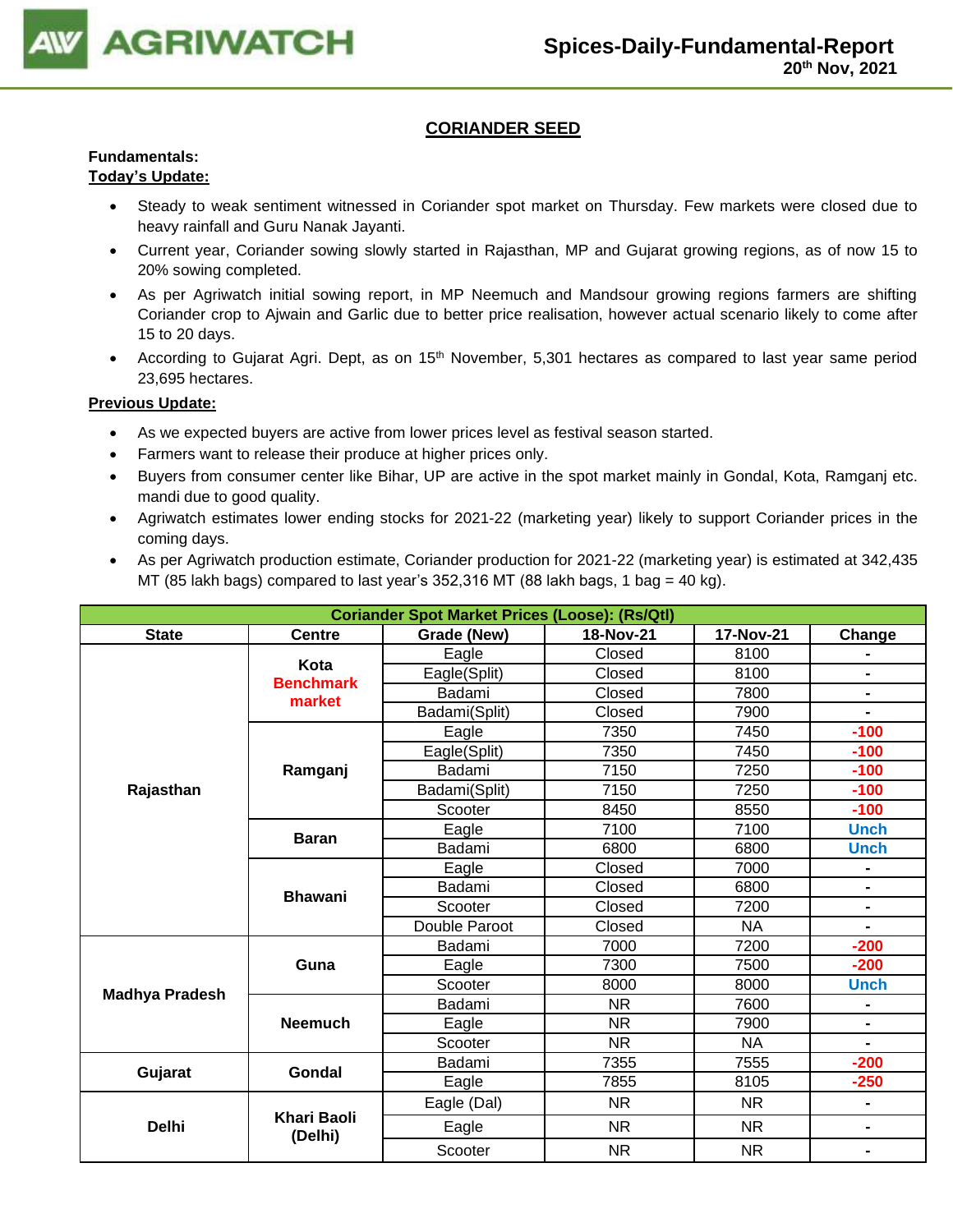

# **Spices-Daily-Fundamental-Report**

| Arrival & Off-take in bags (1 bag = 40 kg) |                |               |           |           |                |  |  |
|--------------------------------------------|----------------|---------------|-----------|-----------|----------------|--|--|
| <b>State</b>                               |                | <b>Centre</b> | 18-Nov-21 | 17-Nov-21 | Change         |  |  |
|                                            | Kota           | Arrival       | Closed    | 1000      |                |  |  |
|                                            |                | Offtake       | Closed    | 1000      | $\blacksquare$ |  |  |
|                                            | Ramganj        | Arrival       | 3000      | 3000      | <b>Unch</b>    |  |  |
|                                            |                | Offtake       | 3000      | 3000      | <b>Unch</b>    |  |  |
| Rajasthan                                  | <b>Baran</b>   | Arrival       | 1000      | 2000      | $-1000$        |  |  |
|                                            |                | Offtake       | 1000      | 2000      | $-1000$        |  |  |
|                                            |                | Arrival       | Closed    | 150       |                |  |  |
|                                            | <b>Bhawani</b> | Offtake       | Closed    | 150       | $\blacksquare$ |  |  |
| <b>Madhya Pradesh</b>                      | Guna           | Arrival       | 5000      | 4000      | 1000           |  |  |
|                                            |                | Offtake       | 5000      | 4000      | 1000           |  |  |
|                                            |                | Arrival       | NR.       | 1500      | $\blacksquare$ |  |  |
|                                            | <b>Neemuch</b> | Offtake       | NR.       | 1500      | ٠              |  |  |

## **NCDEX-FUTURES MARKET**

| <b>Coriander</b> |          |                          |       |       |              |               |             |       |                          |
|------------------|----------|--------------------------|-------|-------|--------------|---------------|-------------|-------|--------------------------|
| <b>Contract</b>  | $+/-$ \$ | Open                     | High  | Low   | <b>Close</b> | <b>Volume</b> | Vol. Change | ΟI    | OI Change                |
| <b>Nov-21</b>    | $- -$    | $- -$                    | $- -$ | $- -$ | $- -$        | $- -$         | $- -$       | $- -$ | $- -$                    |
| <b>Dec-21</b>    | $- -$    | $\overline{\phantom{a}}$ | $- -$ | $- -$ | $- -$        | $- -$         | $- -$       | $- -$ | $\overline{\phantom{a}}$ |
| <b>Jan-22</b>    | $- -$    | $\overline{\phantom{a}}$ | $- -$ | $- -$ | $- -$        | $- -$         | $- -$       | $- -$ | $- -$                    |

| <b>Spread</b> | <b>Nov-21</b> | <b>Dec-21</b>            | Jan-22                   |
|---------------|---------------|--------------------------|--------------------------|
| <b>Basis</b>  | $- -$         | $\overline{\phantom{a}}$ | $\overline{\phantom{a}}$ |
| <b>Nov-21</b> | $- -$         | $\overline{\phantom{a}}$ | $- -$                    |
| <b>Dec-21</b> | $- -$         | $\overline{\phantom{a}}$ | $\overline{\phantom{a}}$ |

NB: Spread was done by taking Spot prices of Average quality prices at Kota. Basis = Spot prices– Near month futures

#### **NCDEX- STOCK POSITION**

| <b>Stocks</b>                | <b>Demat</b> | <b>In-Process</b>        | Total      |
|------------------------------|--------------|--------------------------|------------|
|                              | 17.11.2021   | 17.11.2021               | 17.11.2021 |
| <b>Baran</b>                 | -            | $\overline{\phantom{a}}$ | $\sim$     |
| Gondal                       | 1167         | 149                      | 1316       |
| Kota                         | 1306         | ΊU                       | 1316       |
| Ramganj                      | -            |                          |            |
| (0.122, 0.012, 0.012, 0.002) |              |                          |            |

(**Quantity in MT)**

### **NCDEX Coriander EED Wise Stock Position Qty in MT on 15th Nov, 2021**

| EED          | Gondal | Kota                     | Ramganj Mandi | Total |
|--------------|--------|--------------------------|---------------|-------|
| 10-Dec-21    | 659    | 10                       | $- -$         | 669   |
| 10-Jan-22    | 160    | $\overline{\phantom{m}}$ | $- -$         | 160   |
| 10-Feb-22    | 447    | 1297                     | $- -$         | 1744  |
| <b>Total</b> | 1266   | 1307                     | $- -$         | 2573  |